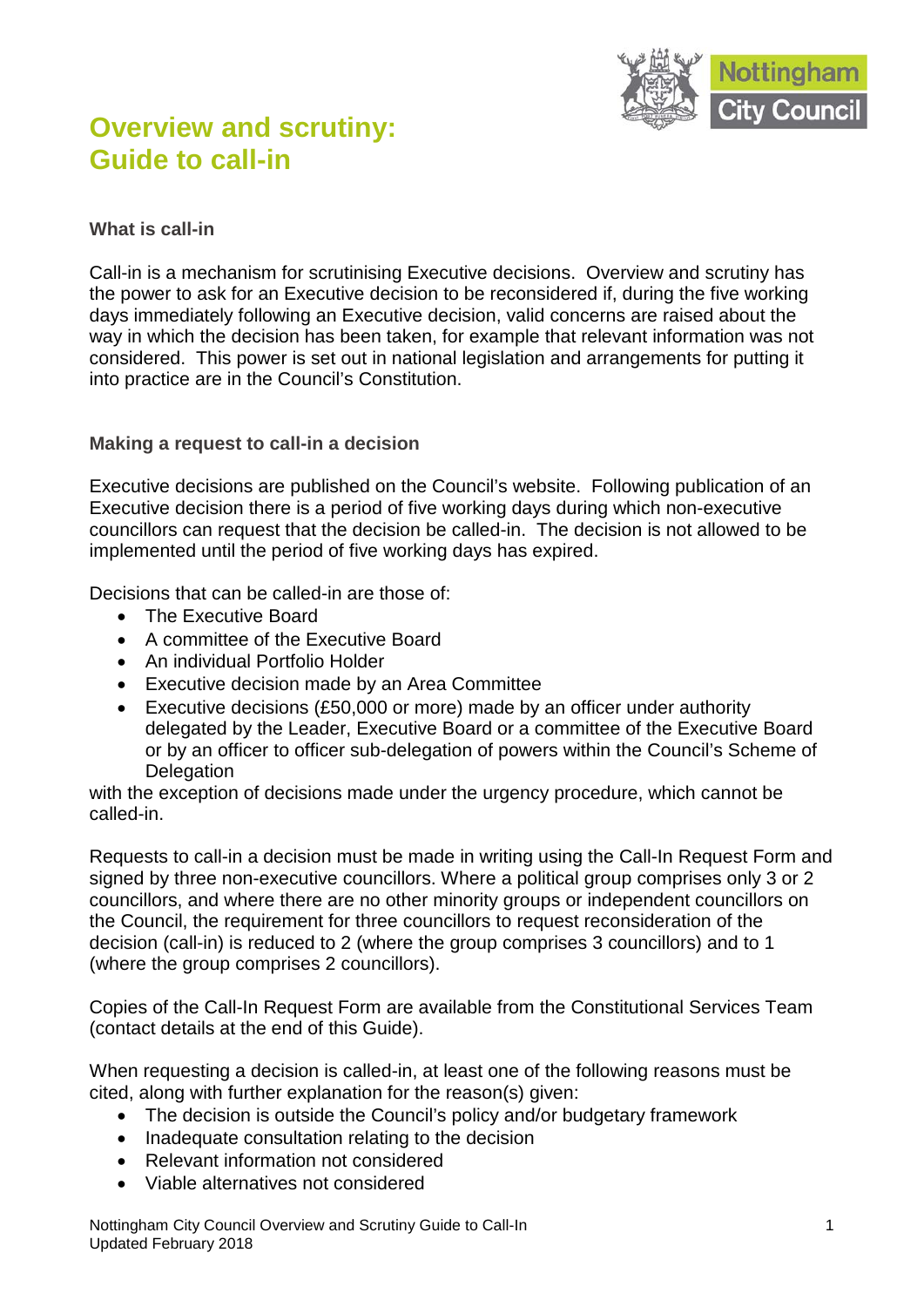• Justification for the decision to be open to challenge on the basis of the evidence considered.

### **What happens when a request to call-in a decision is received**

The Governance Manager is responsible for assessing the validity of call-in requests. If any doubt remains the Monitoring Officer will make the decision on whether the request is valid or not. Defamatory and frivolous requests will be rejected.

At this time, the relevant decision-maker, Portfolio Holder, Director and contact colleague will be informed that implementation of the decision is suspended until the outcome of the call-in has been determined. If the suspended decision relates to a contract or other procurement issue, the Contract Procurement Manager should also be notified.

The Call-In Panel (a sub-committee of the Overview and Scrutiny Committee) is responsible for considering call-in requests. Therefore once a request is considered to be valid, a meeting of the Panel will be scheduled. This meeting must be held within seven working days of the receipt of the request, or at a later date if agreed by the Chair of Overview and Scrutiny.

## **Meetings of the Call-In Panel**

The purpose of the Call-In Panel meeting is to:

- a) Agree that the call-in is valid as set out in the Council's Constitution
- b) Consider whether the Executive decision should be referred back to the decisionmaker for further consideration or whether it can be implemented.

#### Suggested procedure to be followed

When the meeting begins the Chair will:

- 1. Ask the Panel to agree whether the call-in is valid and agree the parameters for the discussion.
- 2. Ask the relevant Portfolio Holder (or relevant decision maker) to briefly outline details of, and reasons for their decision [suggested time: 10 minutes]
- 3. Ask a representative of the councillors who requested the call-in to briefly outline their concerns and reasons for these [suggested time: 10 minutes]
- 4. Ask the decision maker (and their supporting colleagues) to briefly respond to the points raised [suggested time: 10 minutes]

Members of the Call-In Panel will then discuss the call-in request, the decision and invite the decision taker and the councillors who requested the call-in to respond to any questions raised by the Panel.

The Chair will invite the decision maker and a representative of the councillors who requested the call-in to sum up any final comments [suggested time: 5 minutes each]. Following this, the decision maker (and their supporting colleagues) and the councillors who requested the call-in may leave the meeting if they chose to as they are not required to remain at the meeting during the deliberations.